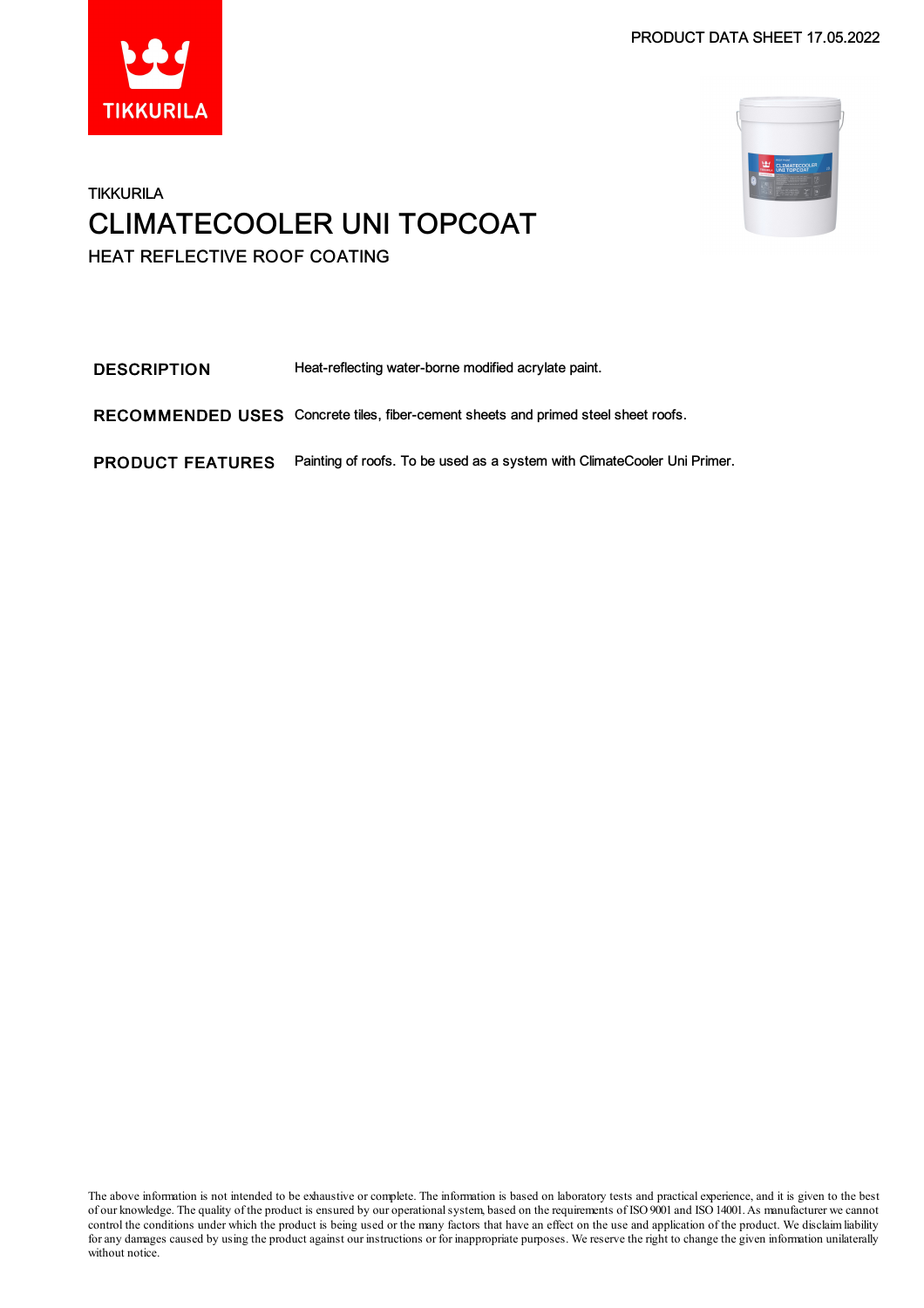

# CLIMATECOOLER UNI TOPCOAT

| <b>TECHNICAL DATA</b>     |                                                                                                                                                                                                                                                                            |
|---------------------------|----------------------------------------------------------------------------------------------------------------------------------------------------------------------------------------------------------------------------------------------------------------------------|
| <b>Colour Shades</b>      | Dark Anthracite, Black, Dark Brown, Light Gray, Brick Red and White.                                                                                                                                                                                                       |
| <b>Gloss</b>              | Matt (5/RT classification)                                                                                                                                                                                                                                                 |
| Coverage                  | $3-5$ m <sup>2</sup> /l.                                                                                                                                                                                                                                                   |
| Can sizes                 | $0.9$ I, $201$                                                                                                                                                                                                                                                             |
| <b>Thinner</b>            | Water                                                                                                                                                                                                                                                                      |
| <b>Application method</b> | Brush, roller or spray (airless). High pressure spray nozzle 0,019" - 0,021" (nominal<br>angle 40°- 50°).                                                                                                                                                                  |
| <b>Drying time</b>        | Withstands rain and dew 1-2 hours after application. Drying will be slower with higher<br>relative humidity of the air and at lower temperatures. A second coat can be applied<br>earliest 3-4 hours after the first coat.                                                 |
| Density (kg/l)            | approx. 1.20 kg/l, ISO 2811.                                                                                                                                                                                                                                               |
| <b>Weather resistance</b> | Good also in industrial and marine climate.                                                                                                                                                                                                                                |
| Volume solids (%)         | 30                                                                                                                                                                                                                                                                         |
| <b>Special feature</b>    | The reflection ability for sun rays: Reflects at the most 80% of the sun rays,<br>depending on color. The greatest heat radiation reflection appears in the infrared<br>area. The best reflection value can be reached together with the ClimateCooler Uni<br>Flex Primer. |
| <b>VOC</b>                | (cat A/i) 140g/l (2010)<br>ClimateCooler Uni Topcoat contains VOC max. 140g/l                                                                                                                                                                                              |
| <b>Storage</b>            | Protect from frost.                                                                                                                                                                                                                                                        |
|                           |                                                                                                                                                                                                                                                                            |
|                           |                                                                                                                                                                                                                                                                            |
|                           |                                                                                                                                                                                                                                                                            |
|                           |                                                                                                                                                                                                                                                                            |
|                           |                                                                                                                                                                                                                                                                            |

The above information is not intended to be exhaustive or complete. The information is based on laboratory tests and practical experience, and it is given to the best of our knowledge. The quality of the product is ensured by our operationalsystem, based on the requirements of ISO9001 and ISO14001.As manufacturer we cannot control the conditions under which the product is being used or the many factors that have an effect on the use and application of the product. We disclaimliability forany damages caused by using the product against our instructions or for inappropriate purposes. We reserve the right to change the given information unilaterally without notice.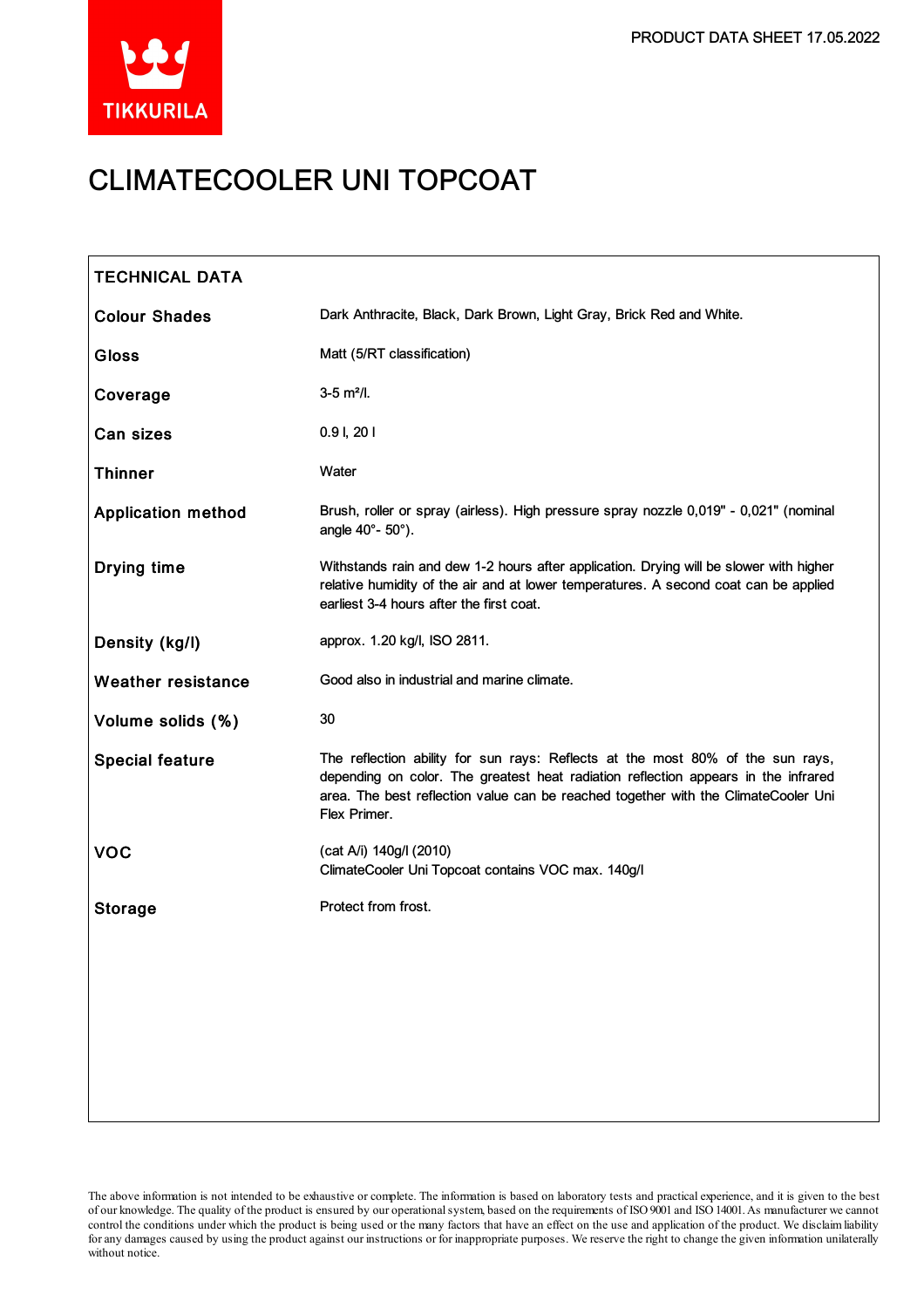

# CLIMATECOOLER UNI TOPCOAT

### APPLICATION INSTRUCTIONS

#### Application conditions

The surface to be painted must be solid and dry, air temperature at least +8 C and relative humidity of the air below 80 %. Schedule the painting work so that the paint film will be dry before the evening dew. Do not paint under the risk of rain.

#### Surface preparation

Clean the surfaces from dirt, dust, moss and lichen. Use high pressure washer, avoiding damaging the substrate and structures. Apply ClimateCooler Cleaner solution according to instructions if needed.

When handling a surface containing asbestos, the decision of the Council of State respecting work with asbestos No. 1380 of 1994 must be followed along with related decrees 318/2006 and 863/2010.

#### Priming

Use ClimateCooler Uni Primer.

#### Top coating

Mix the paint carefully before use.

Apply one or two coats of ClimateCooler Uni Topcoat, total wet film thickness 200-225 µm.

Note!

Check the condition of the roof and the roof structures before starting the work.

The product contains film protecting agents, therefore rainwater flowing from the roof is not recommended to be used for watering plants or washing during the first year from painting.

The product is not suitable for clay tile roofing.

#### Cleaning of tools

Clean tools with water. Tikkurila Pensselipesu Tool Cleaner is recommended to remove slightly hardened paint.

#### Maintenance instructions

Handle the painted surface with care as the product achieves its final hardness and durability in normal conditions in about four weeks. The surface achieves its final hardness and durability within approx. 4 weeks.

Earliest after 1 month from application the surface can be cleaned with ClimateCooler Cleaner (mixing ratio 1 part of cleaner in 50 parts of water).

#### Maintenance treatment

Surfaces painted with ClimateCooler Uni Topcoat can be maintenance painted with the same system.

#### Environmental protection and waste disposal

Avoid spillage into drains, water systems and soil. Destroy liquid waste according to the local regulations for hazardous waste. Recycle empty, dry cans or dispose them of in accordance with local regulations.

The above information is not intended to be exhaustive or complete. The information is based on laboratory tests and practical experience, and it is given to the best of our knowledge. The quality of the product is ensured by our operationalsystem, based on the requirements of ISO9001 and ISO14001.As manufacturer we cannot control the conditions under which the product is being used or the many factors that have an effect on the use and application of the product. We disclaimliability forany damages caused by using the product against our instructions or for inappropriate purposes. We reserve the right to change the given information unilaterally without notice.